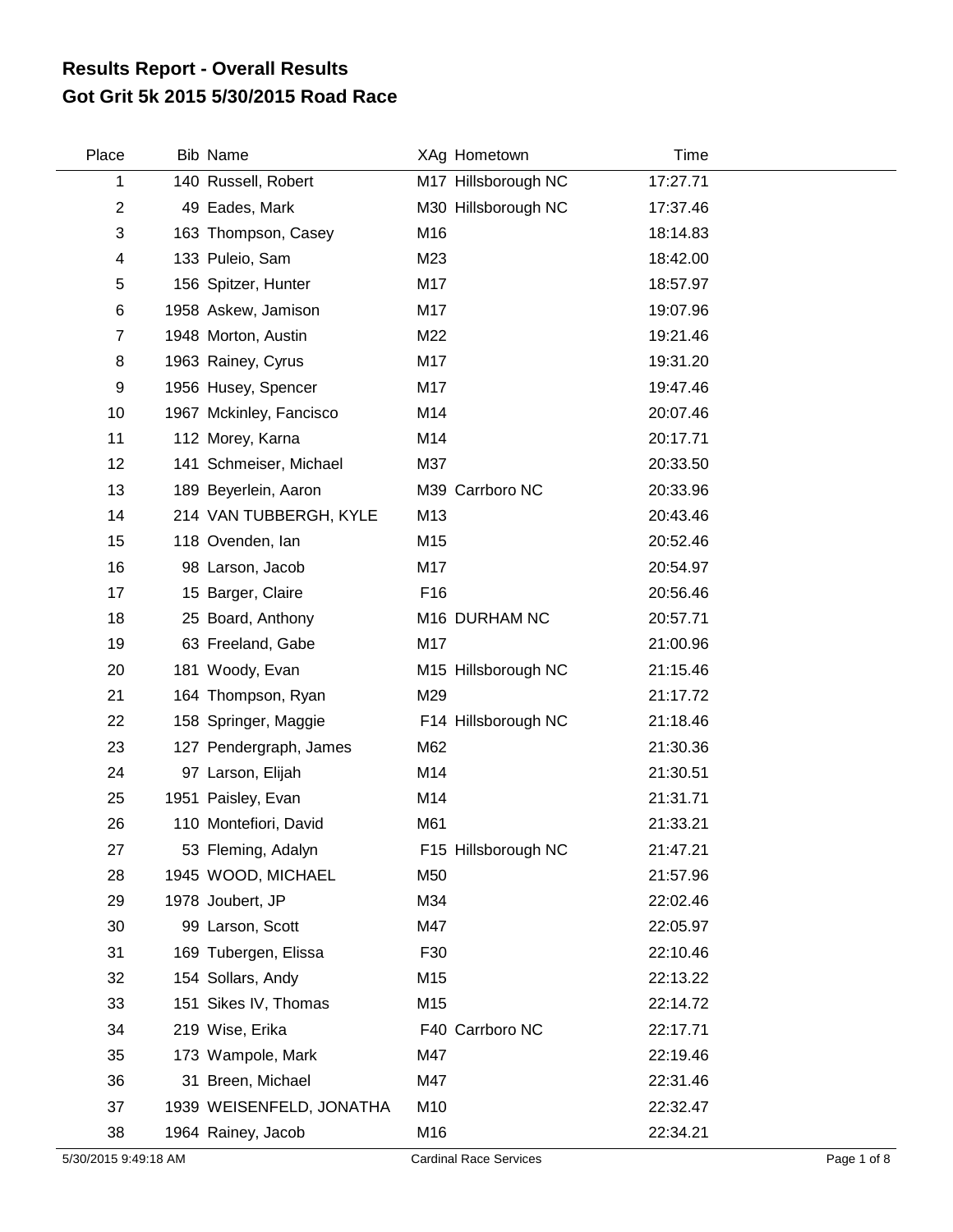| Place | <b>Bib Name</b>           |                 | XAg Hometown        | Time     |  |
|-------|---------------------------|-----------------|---------------------|----------|--|
| 39    | 82 Jacobson, Allison      |                 | F39 Chapel Hill NC  | 22:36.71 |  |
| 40    | 54 Flemng, Bennett        | M13             |                     | 22:41.37 |  |
| 41    | 134 Ranes, Connor         | M13             |                     | 22:42.96 |  |
| 42    | 172 Wallace, Sam          | M13             |                     | 22:45.21 |  |
| 43    | 142 Schmid, John          | M23             |                     | 22:51.22 |  |
| 44    | 198 KOEHLER, CAMERON      | M14             |                     | 23:00.96 |  |
| 45    | 203 MURPHY, DALTON        | M10             |                     | 23:01.96 |  |
| 46    | 1957 Jusey, Jeffrey       | M51             |                     | 23:05.21 |  |
| 47    | 200 MILLER, JOSH          | M41             |                     | 23:08.72 |  |
| 48    | 131 Plummer, Tristan      | M10             |                     | 23:11.21 |  |
| 49    | 35 Cathey, Alden          | M <sub>9</sub>  |                     | 23:19.71 |  |
| 50    | 1913 CASTRO, ALEXANDER    | M11             |                     | 23:20.21 |  |
| 51    | 2 Agusta, Nicholas        |                 | M17 Chapel Hill NC  | 23:31.16 |  |
| 52    | 1985 Shinnick, Rachel     | F <sub>18</sub> |                     | 23:44.94 |  |
| 53    | 1995 Lennanski, Julie     | F <sub>25</sub> |                     | 23:46.96 |  |
| 54    | 137 Rice, John            |                 | M17 Mebane NC       | 23:52.71 |  |
| 55    | 136 Rice, Gary            |                 | M54 Mebane NC       | 23:56.45 |  |
| 56    | 48 Dwyer, Ryan            | M14             |                     | 23:56.71 |  |
| 57    | 74 Hartmond, Isabelle     | F <sub>15</sub> |                     | 23:57.97 |  |
| 58    | 175 Whitman, Lori         |                 | F35 Hillsborough NC | 23:58.51 |  |
| 59    | 1977 Joubert, Bonnie      | F35             |                     | 24:00.27 |  |
| 60    | 1996 Simmons, Sydney      | F <sub>22</sub> |                     | 24:02.71 |  |
| 61    | 50 Emerick, William       | M10             |                     | 24:07.45 |  |
| 62    | 150 Sikes, Tommy          | M44             |                     | 24:28.72 |  |
| 63    | 210 SILINSKI, PETER       | M39             |                     | 24:31.71 |  |
| 64    | 1990 Jordan-Cornell, Jace | M17             |                     | 24:35.09 |  |
| 65    | 34 Burgess, Kate          |                 | F13 Hillsborough NC | 24:36.46 |  |
| 66    | 201 MITCHELL, Patrick     | M51             |                     | 24:41.46 |  |
| 67    | 180 Wilkins, Jerry        |                 | M54 Hurdle Mills NC | 24:45.96 |  |
| 68    | 40 Crim, Bray             | M12             |                     | 24:52.71 |  |
| 69    | 117 Musser, Robyn         |                 | F42 Hillsborough NC | 24:54.96 |  |
| 70    | 147 Sikes, Elliott        | M13             |                     | 24:58.88 |  |
| 71    | 1949 Loch, Thomas         | M10             |                     | 24:59.21 |  |
| 72    | 42 Crim, Julia            | F34             |                     | 25:03.71 |  |
| 73    | 1918 BARRITT, CONNOR      | M <sub>9</sub>  |                     | 25:18.97 |  |
| 74    | 138 Roman, Luke           | M <sub>8</sub>  |                     | 25:20.58 |  |
| 75    | 129 Phillips, Luke        | M13             |                     | 25:21.72 |  |
| 76    | 1914 KINCAID, CHARLES     | M66             |                     | 25:23.97 |  |
| 77    | 130 Phillips, Whitt       | M13             |                     | 25:28.97 |  |
| 78    | 128 phillips, hannah      |                 | F16 Hillsborough NC | 25:32.21 |  |
| 79    | 195 hampton, spencer      |                 | M11 Hillsborough NC | 25:35.71 |  |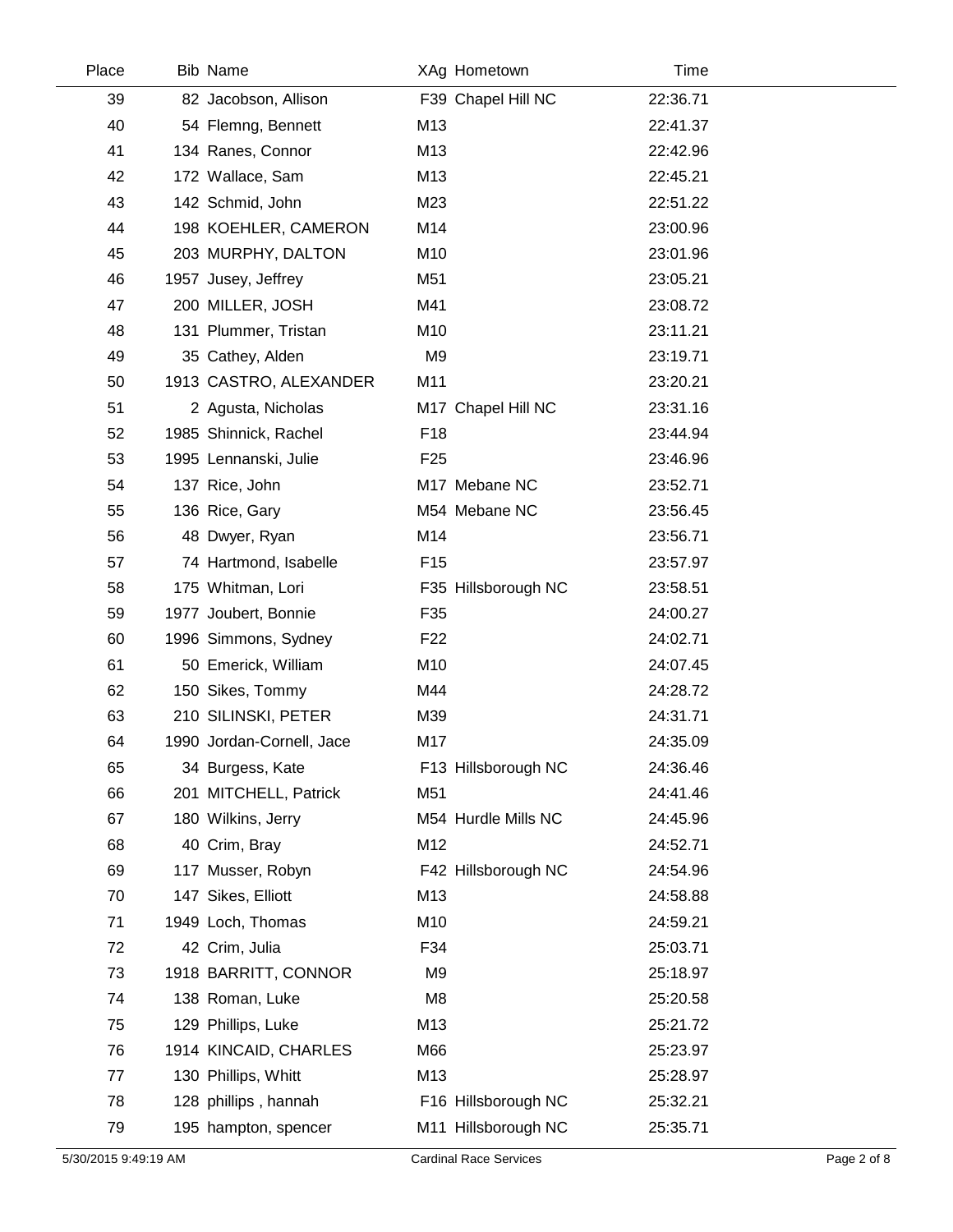| Place | <b>Bib Name</b>         |                 | XAg Hometown        | Time     |  |
|-------|-------------------------|-----------------|---------------------|----------|--|
| 80    | 29 Bradshaw, Daniel     | M44             |                     | 25:37.46 |  |
| 81    | 167 Tong, Evan          | M33             |                     | 25:48.59 |  |
| 82    | 64 Garner, Blaine       | M12             |                     | 25:58.22 |  |
| 83    | 109 Millies, Lynne      | F46             |                     | 25:58.35 |  |
| 84    | 1954 Moulder, Katie     | F43             |                     | 26:00.96 |  |
| 85    | 1988 Smith, Hannah      | F <sub>9</sub>  |                     | 26:18.50 |  |
| 86    | 125 Pell, Grace         | F <sub>9</sub>  |                     | 26:18.96 |  |
| 87    | 168 Tubergen, Eli       | M <sub>8</sub>  |                     | 26:23.71 |  |
| 88    | 1906 PEREL, HARRISON    | M <sub>9</sub>  |                     | 26:29.80 |  |
| 89    | 78 Hester, Helen        | F11             |                     | 26:30.22 |  |
| 90    | 1989 Smith, Lilliana    | F11             |                     | 26:32.31 |  |
| 91    | 1987 Smith, Luke        | M41             |                     | 26:51.21 |  |
| 92    | 115 Musser, Isaac       |                 | M11 Hillsborough NC | 26:54.96 |  |
| 93    | 104 Metheny, Griffin    |                 | M12 DURHAM NC       | 27:03.47 |  |
| 94    | 213 TUCKER, Sarah       | F <sub>10</sub> |                     | 27:07.72 |  |
| 95    | 1992 Obenshain, Cedelia | F <sub>13</sub> |                     | 27:08.21 |  |
| 96    | 1962 Obensbain, Kathryn | F <sub>15</sub> |                     | 27:09.21 |  |
| 97    | 1926 KIEHLE, KATIE      | F <sub>52</sub> |                     | 27:12.21 |  |
| 98    | 174 Weeks, Melia        |                 | F14 Mebane NC       | 27:18.71 |  |
| 99    | 1979 Pell, Rob          | M44             |                     | 27:20.47 |  |
| 100   | 58 Frank, Jack          | M9              |                     | 27:39.46 |  |
| 101   | 80 Horrocks, Samuel     | M <sub>6</sub>  |                     | 27:41.28 |  |
| 102   | 30 Breen, Hannah        | F7              |                     | 27:41.71 |  |
| 103   | 32 Breen, Miyuki        | F43             |                     | 27:41.96 |  |
| 104   | 1984 Shinnick, Joseph   | M52             |                     | 27:52.96 |  |
| 105   | 1983 Shinnick, Hannah   | F11             |                     | 27:54.47 |  |
| 106   | 6 Andrews, Addison      | M19             |                     | 27:55.21 |  |
| 107   | 3 Alverson, Emma        | F <sub>12</sub> |                     | 27:55.43 |  |
| 108   | 1982 Delvecchia, Abezu  | M <sub>8</sub>  |                     | 27:55.96 |  |
| 109   | 1969 Crim, Chad         | M38             |                     | 27:56.96 |  |
| 110   | 148 Sikes, Katherine    | F <sub>9</sub>  |                     | 28:10.71 |  |
| 111   | 38 Cowan, Dave          | M36             |                     | 28:17.70 |  |
| 112   | 196 HINTON, AYSIA       | F11             |                     | 28:20.69 |  |
| 113   | 191 CARDONE, NICHOLAS   | M <sub>9</sub>  |                     | 28:26.46 |  |
| 114   | 126 Pell, Samuel        | M13             |                     | 28:29.71 |  |
| 115   | 56 Fox, Justin          |                 | M17 Hillsborough NC | 28:37.26 |  |
| 116   | 1959 Park, Harrison     | M12             |                     | 28:42.97 |  |
| 117   | 1972 Carter, Olivia     | F <sub>10</sub> |                     | 28:50.97 |  |
| 118   | 177 Wileman, Lynda      |                 | F45 Hillsborough NC | 28:52.21 |  |
| 119   | 106 Miller, Jacob       |                 | M10 Chapel Hill NC  | 28:55.21 |  |
| 120   | 77 Henry, Robert        | M42             |                     | 28:57.21 |  |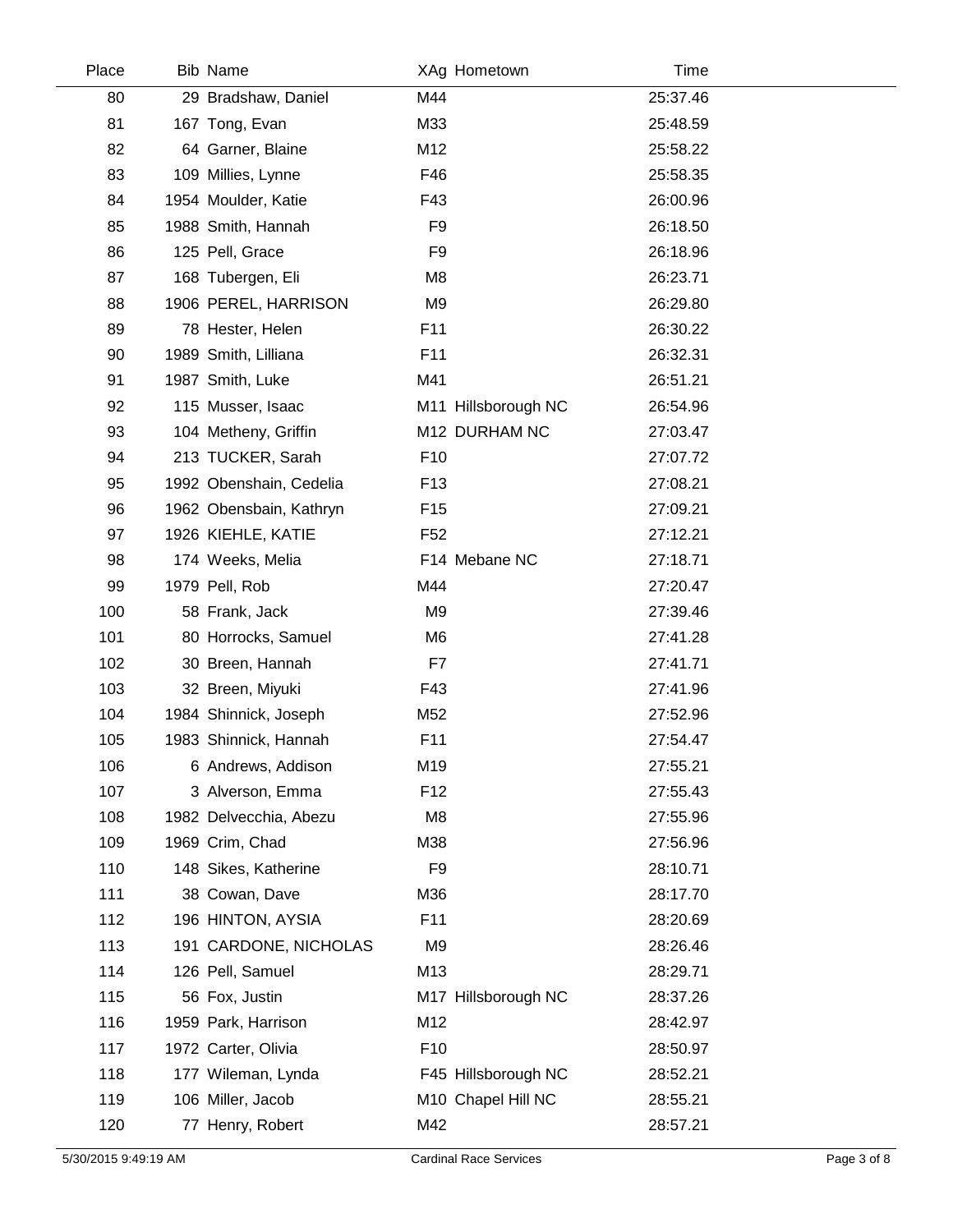| Place | <b>Bib Name</b>             |                 | XAg Hometown        | Time     |  |
|-------|-----------------------------|-----------------|---------------------|----------|--|
| 121   | 55 Fox, Isabelle            |                 | F13 Hillsborough NC | 28:59.21 |  |
| 122   | 149 Sikes, Kristin          |                 | F40 Hillsborough NC | 29:00.46 |  |
| 123   | 155 Spicer, Emilee          | F14             |                     | 29:01.21 |  |
| 124   | 1944 SMITH, SUSAN           | F <sub>57</sub> |                     | 29:04.46 |  |
| 125   | 87 Julius, Sarah            | F <sub>12</sub> |                     | 29:08.70 |  |
| 126   | 71 Greeson, John            | M39             |                     | 29:10.21 |  |
| 127   | 81 Horrocks, Zoe            | F39             |                     | 29:10.24 |  |
| 128   | 72 Greeson, Michael         | M <sub>6</sub>  |                     | 29:11.21 |  |
| 129   | 146 Semmel, Debbie          |                 | F53 GRAHAM NC       | 29:13.22 |  |
| 130   | 107 miller, mary            |                 | f41 Chapel Hill NC  | 29:13.72 |  |
| 131   | 1975 D'Amato, Vic           | M45             |                     | 29:19.96 |  |
| 132   | 19 Bartholomew, Lindsay     | F33             |                     | 29:20.46 |  |
| 133   | 18 Bartholomew, Andrew      | M35             |                     | 29:21.21 |  |
| 134   | 14 Baran, Dominika          |                 | F41 Hillsborough NC | 29:26.46 |  |
| 135   | 37 Clark, Katie             | F <sub>13</sub> |                     | 29:34.08 |  |
| 136   | 1981 Walker, Julia          | F14             |                     | 29:56.71 |  |
| 137   | 5 Alverson, Rachel          | F <sub>9</sub>  |                     | 29:56.98 |  |
| 138   | 24 Blalock, Keith           |                 | M51 Efland NC       | 30:00.75 |  |
| 139   | 216 VAN TUBBERGH, NINA      | F <sub>8</sub>  |                     | 30:08.46 |  |
| 140   | 68 Gibbs, John              | M <sub>8</sub>  |                     | 30:19.47 |  |
| 141   | 44 Darab, Meaghun           | F38             |                     | 30:20.21 |  |
| 142   | 7 Andrews, Bill             | M51             |                     | 30:23.23 |  |
| 143   | 197 KOEHLER, BRYSON         | M <sub>9</sub>  |                     | 30:23.72 |  |
| 144   | 4 Alverson, Eric            |                 | M42 Hillsborough NC | 30:25.19 |  |
| 145   | 206 Ramos, Chesley          |                 | F9 Hillsborough NC  | 30:26.46 |  |
| 146   | 27 Booth, Bradford          | M36             |                     | 30:29.21 |  |
| 147   | 16 Barger, Jeffrey          | M49             |                     | 30:30.46 |  |
| 148   | 108 Miller, Matthew         |                 | M11 Chapel Hill NC  | 30:31.95 |  |
| 149   | 1955 Garcia Contoral, Jesse | M11             |                     | 30:32.96 |  |
| 150   | 192 CLARK, AVERY            | M10             |                     | 30:33.47 |  |
| 151   | 105 Metheny, Tigh           | M9              |                     | 30:45.22 |  |
| 152   | 88 Kavanaugh, Laura         | F <sub>51</sub> |                     | 30:46.46 |  |
| 153   | 13 Ballenger, Will          |                 | M11 Chapel Hill NC  | 30:58.46 |  |
| 154   | 202 MITCHELL, TIMOTHY       | M10             |                     | 31:01.72 |  |
| 155   | 159 Stubbs, Cindy           | F47             |                     | 31:09.46 |  |
| 156   | 1952 Rawlins, Brennan       | M <sub>8</sub>  |                     | 31:18.47 |  |
| 157   | 171 Wagner, reba            | F61             |                     | 31:19.47 |  |
| 158   | 212 TUCKER, Debbi           | F43             |                     | 31:24.46 |  |
| 159   | 26 Boone, Joan              |                 | F62 Efland NC       | 31:25.72 |  |
| 160   | 17 Barger, Kate             | F <sub>10</sub> |                     | 31:28.58 |  |
| 161   | 179 Wileman, Tom            |                 | M12 Hillsborough NC | 31:40.72 |  |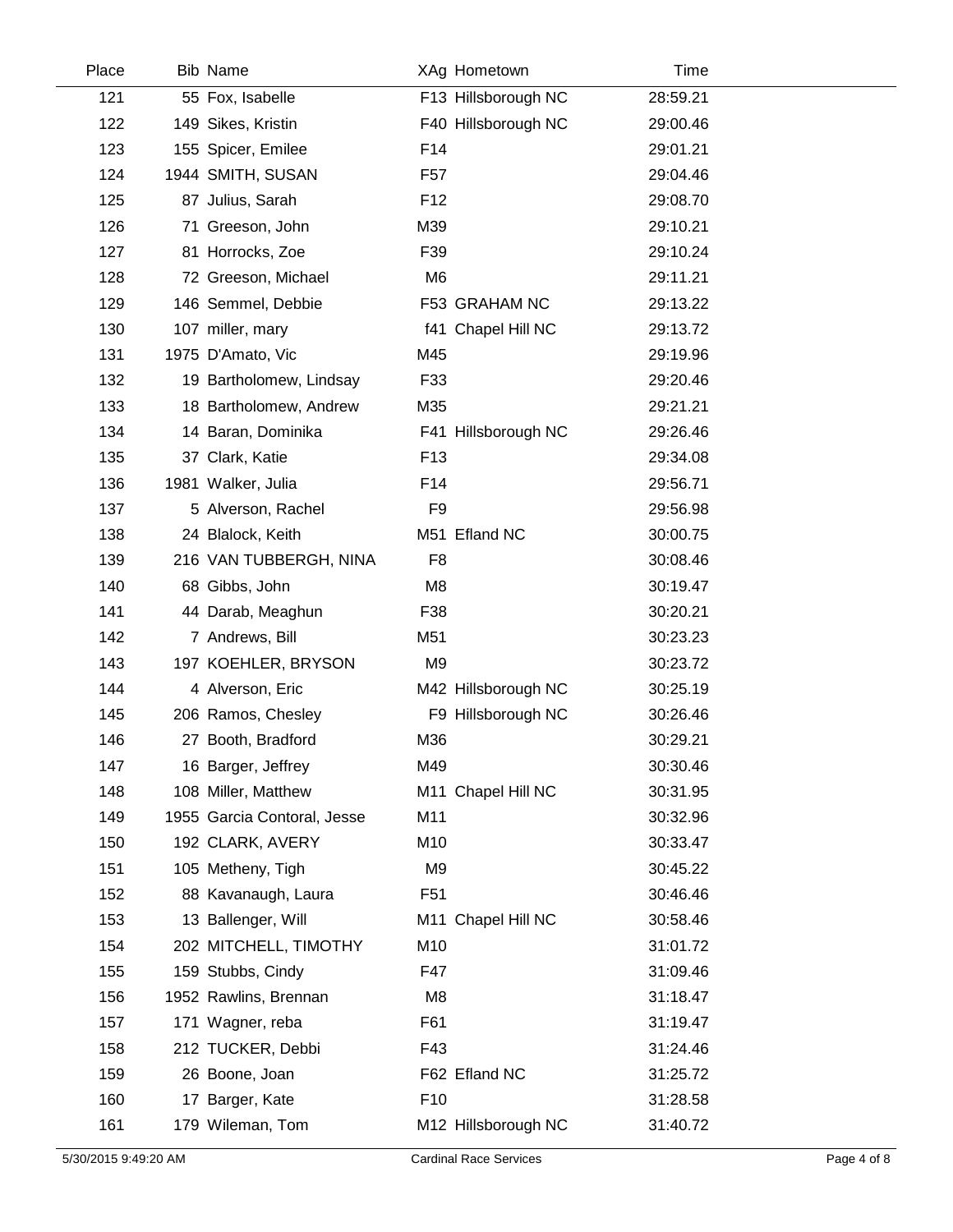| Place | <b>Bib Name</b>         |                 | XAg Hometown        | Time     |  |
|-------|-------------------------|-----------------|---------------------|----------|--|
| 162   | 1917 BARRITT, TYLER     | M7              |                     | 31:45.47 |  |
| 163   | 1919 BARRITT, SID       | M40             |                     | 31:45.96 |  |
| 164   | 1973 Jones, Ross        | M68             |                     | 31:46.71 |  |
| 165   | 114 Musser, Benjamin    |                 | M10 Hillsborough NC | 31:46.97 |  |
| 166   | 1953 Rawlins, Alecia    | F43             |                     | 31:49.47 |  |
| 167   | 1986 Greeson, Mia       | F <sub>6</sub>  |                     | 31:56.71 |  |
| 168   | 70 Greeson, Brooke      | F <sub>8</sub>  |                     | 32:15.46 |  |
| 169   | 22 Berkley, Jordan      |                 | M56 Chapel Hill NC  | 32:20.57 |  |
| 170   | 21 Berkley, Jonah       |                 | M12 Chapel Hill NC  | 32:20.71 |  |
| 171   | 9 Baker, Sydney         | F7              |                     | 32:33.22 |  |
| 172   | 132 Poteat, Way         | M54             |                     | 32:34.46 |  |
| 173   | 215 VAN TUBBERGH, LINDA | F44             |                     | 32:41.46 |  |
| 174   | 1915 FLAHIFF, CHARLENE  | F <sub>51</sub> |                     | 32:46.96 |  |
| 175   | 1902 WILLIS-MCLAMB, AMY | F37             |                     | 32:49.71 |  |
| 176   | 1950 Lee, Cameron       | M10             |                     | 32:50.42 |  |
| 177   | 1910 TROST, HARPER      | F <sub>9</sub>  |                     | 32:53.97 |  |
| 178   | 1912 NELSON, MARTY      | F47             |                     | 32:55.21 |  |
| 179   | 1971 Cupitt, Julia      | F67             |                     | 32:55.46 |  |
| 180   | 1911 TROST, BILL        | M44             |                     | 32:56.46 |  |
| 181   | 57 Fox, Sylvie          |                 | F49 Hillsborough NC | 33:02.21 |  |
| 182   | 1925 GRANATA, MEGAN     | F <sub>12</sub> |                     | 33:15.93 |  |
| 183   | 188 BARKER, BRENNAN     | M <sub>9</sub>  |                     | 33:20.23 |  |
| 184   | 8 Baker, Michelle       | F38             |                     | 33:22.72 |  |
| 185   | 1924 GRANATA, JODI      | F38             |                     | 33:30.69 |  |
| 186   | 144 Schueller, Sarah    | F <sub>9</sub>  |                     | 33:31.96 |  |
| 187   | 143 Schueller, Mark     | M43             |                     | 33:34.21 |  |
| 188   | 217 VAN TUBBERGH, ZOE   | F <sub>9</sub>  |                     | 33:39.71 |  |
| 189   | 211 TUBBERGH, PHILLIP   | M45             |                     | 33:43.74 |  |
| 190   | 83 Jennings, Joel       | M44             |                     | 33:46.96 |  |
| 191   | 85 Jennings, Ryan       | F <sub>8</sub>  |                     | 33:48.46 |  |
| 192   | 209 SILINSKI, ABBY      | F7              |                     | 33:49.46 |  |
| 193   | 84 Jennings, Kari       | F43             |                     | 33:49.96 |  |
| 194   | 86 Julius, Elaine       | F <sub>51</sub> |                     | 33:54.96 |  |
| 195   | 12 Ballenger, Todd      | M48             |                     | 34:06.15 |  |
| 196   | 190 CARDONE, KELLEY     | F42             |                     | 34:10.46 |  |
| 197   | 113 Mullins, Michael    | M53             |                     | 34:11.21 |  |
| 198   | 52 Fay, Andrew          | M7              |                     | 34:11.34 |  |
| 199   | 79 Hobbs, Madison       | F <sub>9</sub>  |                     | 34:13.46 |  |
| 200   | 218 WILSON, JACOB       | M10             |                     | 34:16.16 |  |
| 201   | 47 Dwyer, Kevin         | M10             |                     | 34:16.21 |  |
| 202   | 1905 PEREL, ERIK        | M39             |                     | 34:16.97 |  |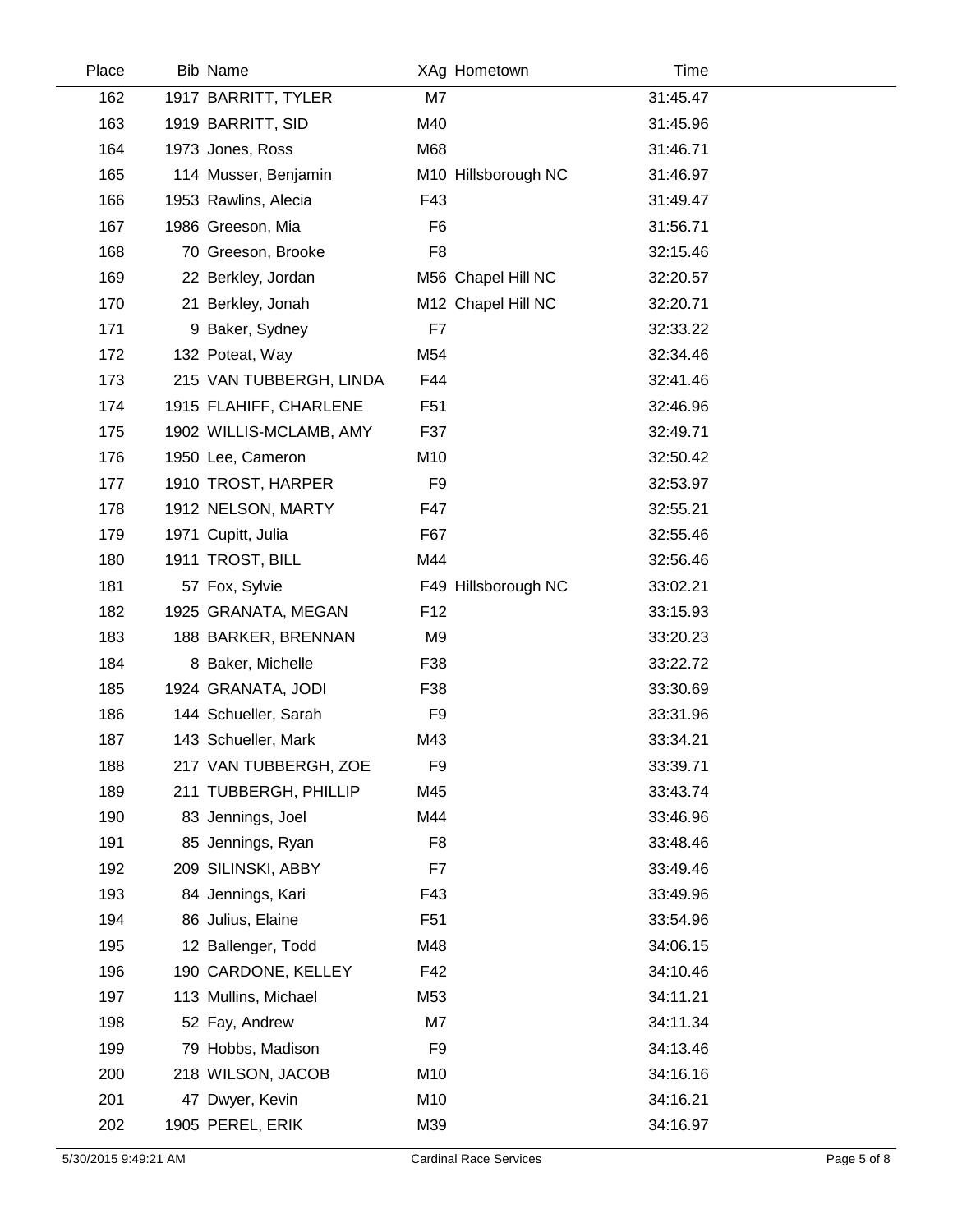| Place | <b>Bib Name</b>          |                 | XAg Hometown        | Time     |  |
|-------|--------------------------|-----------------|---------------------|----------|--|
| 203   | 102 McGowan, John        | M <sub>9</sub>  |                     | 34:18.97 |  |
| 204   | 101 McGowan, Jim         | M47             |                     | 34:19.46 |  |
| 205   | 176 Wileman, Ellie       |                 | F9 Hillsborough NC  | 34:23.97 |  |
| 206   | 1933 THEDFORD, MEGHAN    | F <sub>23</sub> |                     | 34:26.13 |  |
| 207   | 161 Suson, Gail          |                 | M43 Hillsborough NC | 34:29.47 |  |
| 208   | 162 suson, katee         | F <sub>10</sub> |                     | 34:32.22 |  |
| 209   | 11 Ballenger, Laura      |                 | F43 Chapel Hill NC  | 34:37.72 |  |
| 210   | 1960 Park, Caroline      | F <sub>9</sub>  |                     | 34:39.21 |  |
| 211   | 33 Brooks, Leslie        |                 | F42 Hurdle Mills NC | 34:50.71 |  |
| 212   | 61 Freburger, Elise      | F <sub>9</sub>  |                     | 35:06.96 |  |
| 213   | 1943 BARKER, CIERA       | F11             |                     | 35:18.21 |  |
| 214   | 124 Patterson, Sarah     | F34             |                     | 36:09.97 |  |
| 215   | 59 Frank, Lily           | F7              |                     | 36:12.96 |  |
| 216   | 166 Tiani, Sarah         |                 | F41 Hillsborough NC | 36:13.22 |  |
| 217   | 165 Tiani, Giada         | F <sub>8</sub>  |                     | 36:13.47 |  |
| 218   | 60 Frank, Paul           | M46             |                     | 36:15.96 |  |
| 219   | 157 SPRENGER, DIRK       |                 | M64 Hillsborough NC | 36:16.72 |  |
| 220   | 119 Ovenden, Michael     | M53             |                     | 36:24.47 |  |
| 221   | 1901 COVINGTON, CONNI    | F39             |                     | 36:51.79 |  |
| 222   | 187 BACZARA, NICK        | M <sub>8</sub>  |                     | 36:59.46 |  |
| 223   | 160 Summey, Christian    |                 | M10 Hillsborough NC | 37:08.21 |  |
| 224   | 185 ANDREWS, GAVIN       | M7              |                     | 37:08.97 |  |
| 225   | 186 andrews, justin      |                 | m42 Gaithersburg MD | 37:09.72 |  |
| 226   | 43 Daniels, Steve        | M42             |                     | 37:10.46 |  |
| 227   | 1916 ANGELINA, ZOE       | F14             |                     | 37:16.22 |  |
| 228   | 194 hampton, Aubrey      |                 | F13 Hillsborough NC | 37:17.21 |  |
| 229   | 1921 DUTTON, CARTER      | M <sub>6</sub>  |                     | 37:21.48 |  |
| 230   | 1938 WEISENFELD, GRAYSON | M <sub>8</sub>  |                     | 37:21.96 |  |
| 231   | 1907 PEREL, ELLAMARIE    | F7              |                     | 37:22.46 |  |
| 232   | 1903 MERRILL, BRANT      | M46             |                     | 37:25.97 |  |
| 233   | 1904 MERRILL, JOSH       | M9              |                     | 37:27.22 |  |
| 234   | 76 Henry, Kristian       | M <sub>8</sub>  |                     | 37:30.71 |  |
| 235   | 75 Henry, Julijana       | F41             |                     | 37:30.72 |  |
| 236   | 1946 MORLEY, CAMERON     | M9              |                     | 37:42.21 |  |
| 237   | 36 Choksi, Neepa         | F44             |                     | 37:42.97 |  |
| 238   | 66 Gentry, Alexander     | M8              |                     | 37:43.46 |  |
| 239   | 94 Knight, Isaiah        | M <sub>8</sub>  |                     | 37:44.55 |  |
| 240   | 93 Knight, Herman        | M35             |                     | 37:44.72 |  |
| 241   | 116 Musser, Peter        | M <sub>8</sub>  |                     | 37:53.46 |  |
| 242   | 1970 Cupitt, Howard      | M72             |                     | 38:04.46 |  |
| 243   | 1961 Park, Brad          | M43             |                     | 38:34.45 |  |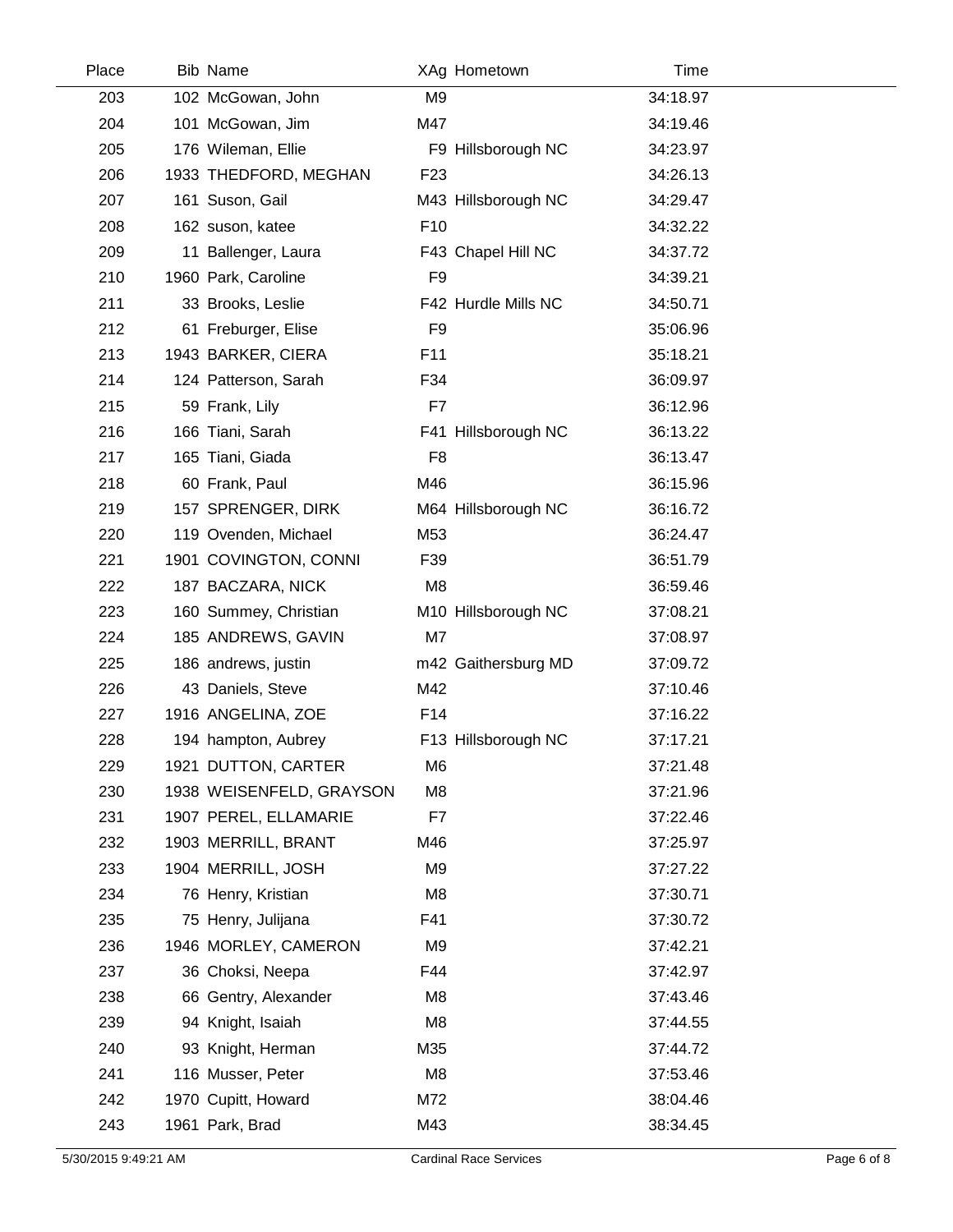| Place | <b>Bib Name</b>           |                 | XAg Hometown        | Time     |  |
|-------|---------------------------|-----------------|---------------------|----------|--|
| 244   | 62 Freburger, Janet       | F <sub>53</sub> |                     | 38:38.46 |  |
| 245   | 51 Erwin, Tracey          | F <sub>55</sub> |                     | 38:45.65 |  |
| 246   | 73 Hancock, Jennifer      | F44             |                     | 38:46.47 |  |
| 247   | 120 OXENDINE, TIANA       | F <sub>8</sub>  |                     | 38:54.96 |  |
| 248   | 121 Oxendine, Tina        |                 | F39 Mebane NC       | 38:54.97 |  |
| 249   | 28 Borland, Jamie         |                 | F41 Cedar Grove NC  | 38:55.71 |  |
| 250   | 95 Kressly, Kallie        | F <sub>17</sub> |                     | 39:23.97 |  |
| 251   | 139 Royals, Amy           | F <sub>53</sub> |                     | 39:27.47 |  |
| 252   | 1974 Bersnyak, Lisa       | F <sub>51</sub> |                     | 39:27.48 |  |
| 253   | 1909 TROST, ISAAC         | M11             |                     | 39:28.22 |  |
| 254   | 1920 TUBERGEN, AIDEN      | M11             |                     | 39:28.71 |  |
| 255   | 20 Berkley, Ila Meredith  |                 | F50 Chapel Hill NC  | 39:44.71 |  |
| 256   | 1934 SHANTZ, BETTY        | F60             |                     | 39:59.71 |  |
| 257   | 1936 DUNKLE, NORA         | F <sub>28</sub> |                     | 39:59.72 |  |
| 258   | 23 black, dani            | F49             |                     | 40:07.96 |  |
| 259   | 1908 PEREL, ERICA         | F38             |                     | 40:19.21 |  |
| 260   | 111 Moreno, Zoey          | F <sub>9</sub>  |                     | 40:39.21 |  |
| 261   | 45 Dart, Kiersten         | F45             |                     | 40:42.72 |  |
| 262   | 199 LOPEZ, FRANCISCO      | M10             |                     | 41:22.97 |  |
| 263   | 96 Kressly, Thomas        | M13             |                     | 41:42.34 |  |
| 264   | 1965 Morris, Skylar       | M <sub>9</sub>  |                     | 42:07.33 |  |
| 265   | 182 Woody, Sherri         |                 | F42 Hillsborough NC | 42:15.58 |  |
| 266   | 1940 WEISENFELD, LEIGH AN | F39             |                     | 42:48.08 |  |
| 267   | 1993 OLMSTEAD, ELSIE      | F11             |                     | 42:50.58 |  |
| 268   | 1991 OLMSTEAD, BETHANY    | F43             |                     | 42:50.84 |  |
| 269   | 69 Goins, Preston         | M <sub>8</sub>  |                     | 42:56.33 |  |
| 270   | 39 Crabtree, Rhiley       | F <sub>8</sub>  |                     | 42:57.08 |  |
| 271   | 135 Reid, Addie           | F <sub>9</sub>  |                     | 42:59.59 |  |
| 272   | 123 Parker, Terri         | F37             |                     | 43:04.09 |  |
| 273   | 10 Ballenger, Catherine   | F <sub>9</sub>  |                     | 43:05.83 |  |
| 274   | 1922 HOGAN, SOPHIA        | F <sub>8</sub>  |                     | 43:06.35 |  |
| 275   | 1923 FISHER, LIZ          | F40             |                     | 43:06.47 |  |
| 276   | 1994 Kitchen, Lindsay     | F <sub>9</sub>  |                     | 43:21.33 |  |
| 277   | 1929 VILLA, MARIO         | M30             |                     | 44:19.91 |  |
| 278   | 1931 LOPEZ, YANELI        | F11             |                     | 44:20.09 |  |
| 279   | 1 Agusta, Kathy           |                 | F51 Chapel Hill NC  | 44:31.34 |  |
| 280   | 1935 JABLONSKI, ZOIE      | F <sub>9</sub>  |                     | 44:35.84 |  |
| 281   | 1937 RAGAN, KALEIGH       | F <sub>24</sub> |                     | 44:35.84 |  |
| 282   | 205 POTEAT, SCOTT         | M48             |                     | 45:29.83 |  |
| 283   | 1927 DEMATTIA, ENZIO      | M8              |                     | 45:34.83 |  |
| 284   | 1928 HOGAN, CORISSA       | F38             |                     | 45:36.34 |  |